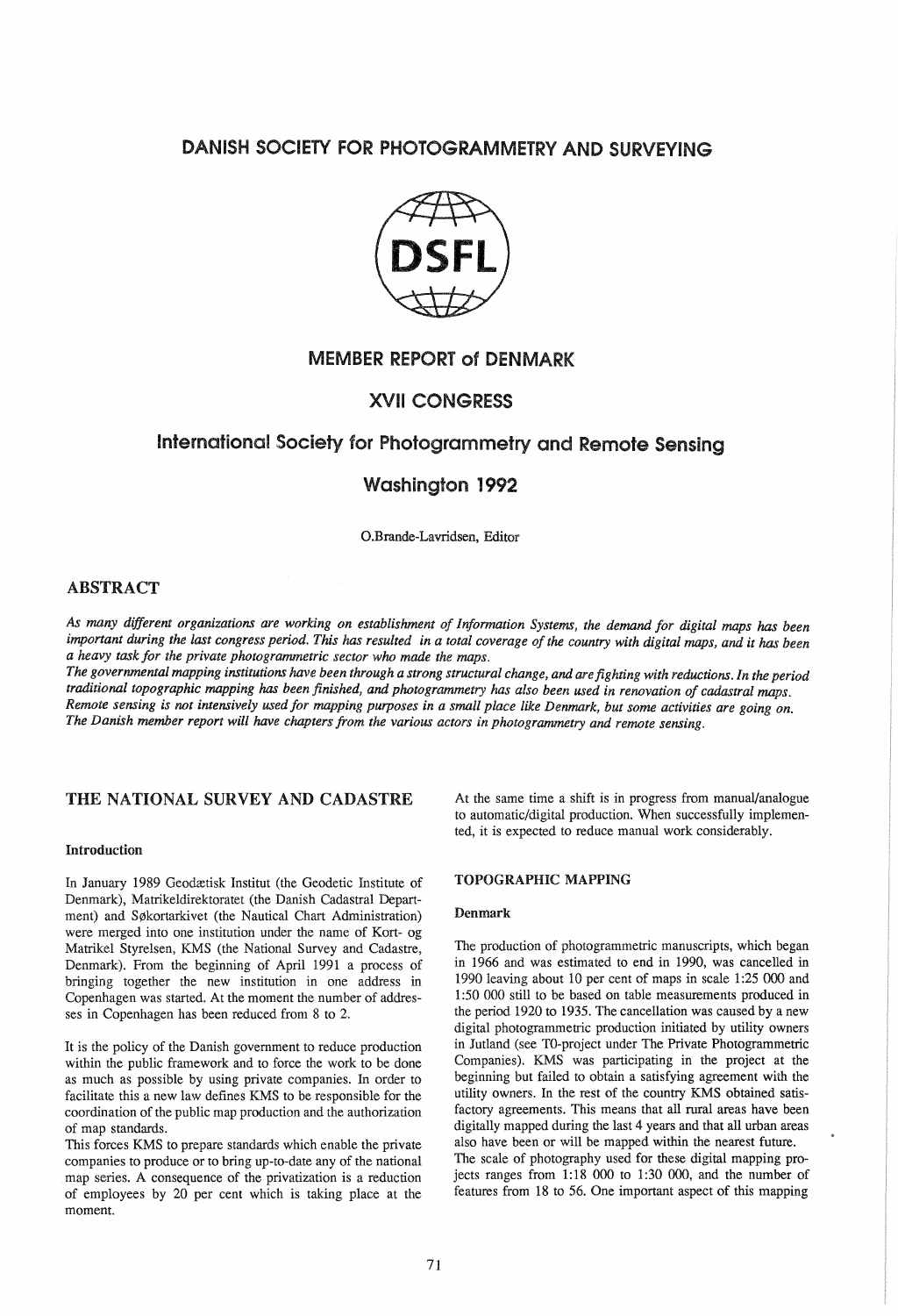is that street names connected to the centre lines of roads and house numbers are part of the mapping and open up for connection to existing administrative databases.

The map in 1:200 000 which covers Denmark in 4 sheets has been converted to digital form. The next edition will be updated purely digitally. The road centre lines of this map are at the moment being transformed into a road database by establishing connections between the centre lines and all town names, CIP codes and information from the Danish Road Administration.

## Greenland

All mapping activities in Greenland have been suspended due to lack of resources. Looking at the Northern Greenland Mapping Project, all data capture is finished, and 34 sheets are published.

#### The Faroe Islands

The mapping project of the Faroe Islands is continued and at the moment 23 sheets have been plotted and 16 sheets have been published.

## The future

At present a lot of test exercises are taking place in order to establish cooperation between the National Survey and local communities which are responsible for the large-scale technical mapping of Denmark. The idea is that the National Survey shall utilize information from the local communities in order to minimize productions costs.

Lars Tyge Jørgensen

### THE CADASTRE

#### Introduction

Registration of land, titles,interests,mortgages,easements, etc. is divided between the National Survey and Cadastre and the offices of the Land Registry.

In accordance with the Development Act, all alterations of boundaries are to be registered in the Cadastre. Alterations are registered on the basis of documents worked out by licensed land surveyors in private practice who also do the surveying required. In the National Survey and Cadastre the areas, etc. are entered in the register, and the new boundaries are drawn on the cadastral maps. When alterations of property have been registered, the keeper of the Land Registry and the tax assessment authorities are notified.

The cadastral register has been on edp for six years.

A conversion of the maps to digital form is going on. 10-15 per cent is on a digital form today.

## Cadastral maps

In Denmark the entire country is covered by cadastral maps. The maps have been kept up-to-data with registered alterations of property since the start of the Cadastre in 1844. The scale of the maps is 1 :4000 or larger.

The majority of the maps are "island maps", i.e. every village is on a separate map. The maps were originally measured by plane table survey, and they have all been redrawn one or more times. The towns were registered for cadastral purposes for the first time 1865-1875. The maps are in scale 1:800 and are based on traverse survey.

Since the turn of the century new plans have been produced on the basis of terrestrial surveys and since 1960 on the basis of photogrammetric surveys. Surveys carried out after 1934 are normally linked to the Danish national grid.

The cadastral maps are mainly intended for the public registration of land, but they are also used for administrative purposes, planning, etc. by authorities, public institutions and by private persons.

#### Reference network

Control points for cadastral measurements have been coordinated using bundle adjustment with added parameters.

The result of the coordination is a densification of the existing 2 km net of triangulated points down to a density of approx. 400 m. The photo scale is preferably 1:8000 - 1:10000 and the overlap 60/30.

The accuracy is tested in the field by measuring distances between coordinated points using edm. The standard error on a photogrammetrically coordinated point is less than 5 cm.

In connection with the conversion of the maps to digital form it was agreed that an accuracy of 10 cm on the control points was sufficient for that purpose. This was obtained using a photo scale of  $1:18$  000.

An edp-based register of the coordinates for control points about 360 000 points - has been established. The observations are being converted in connection with the conversion of the cadastral maps.

## Present activities

A conversion of the cadastral maps to digital form is going on. The conversion is not just a matter of digitizing the existing maps.

The "island maps" were not measured on a common reference system. In order to relate the contents of the maps to the reference system of today, you have to partly reconstruct the maps. Information from the field, in the form of orthophotos or photogrammetrically produced line maps, and existing measurements from the updating procedure are used in this connection.

The accuracy of the new map depends very much on the accuracy of the control points and the amount of measurements used.

As the accuracy is also expensive, you will have to watch out for a balance.

Today we have given up the aerotriangulations for the renovation of the control points. We have found that a recalculation of the points from the existing observations, supplemented with a few new, will give us an accuracy sufficient for this purpose. We also use less measurements and more digitizing of the old maps today than we intended when we started in 1986.

These changes mean that covering the whole country with digital cadastral maps is today calculated to cost less than half the price that we anticipated 6 years ago.

The conversion is partly financed by user-payment.Therefore the speed of the conversion is very much depending on user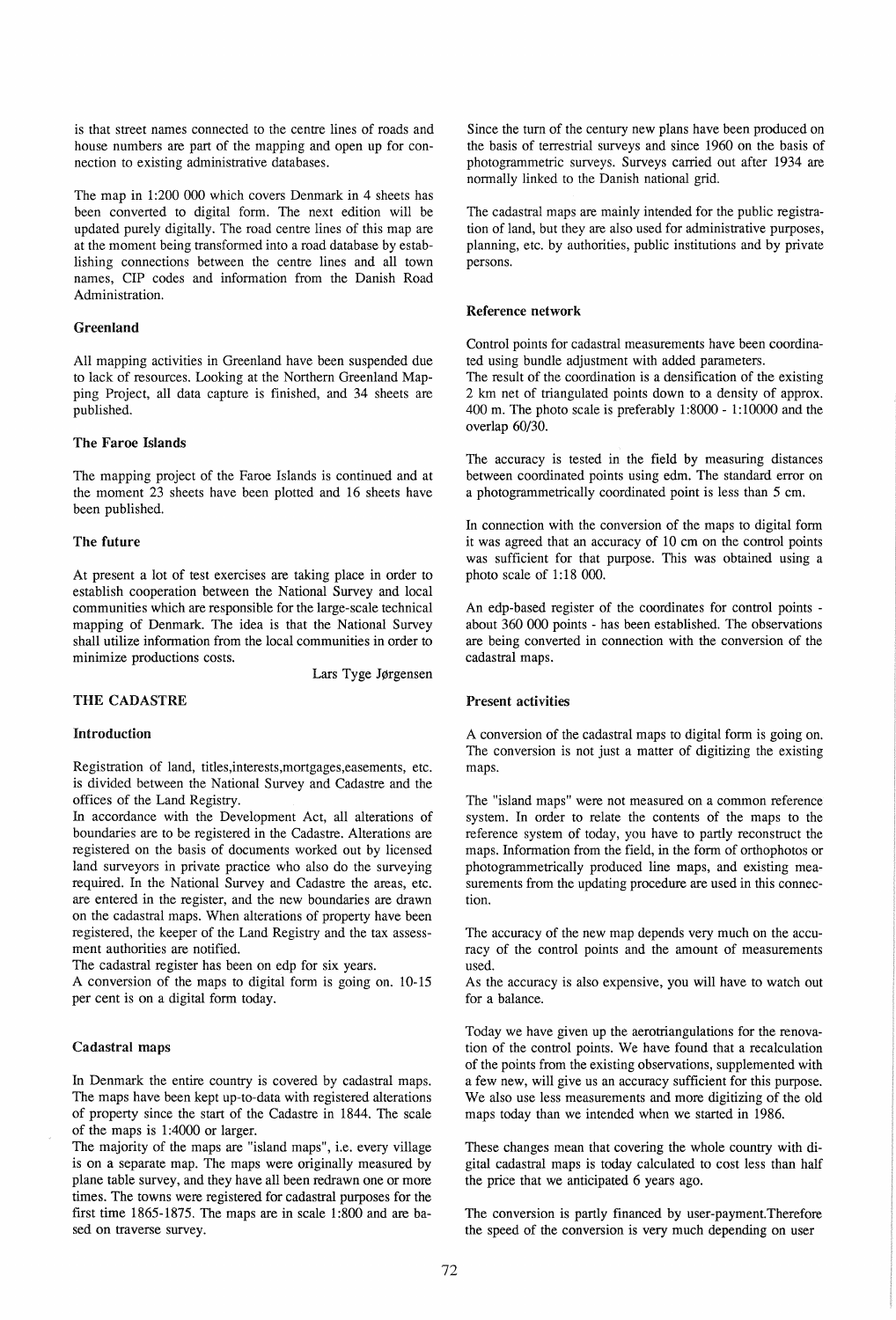interest. Our main users are the municipalities and other official bodies.

The guess today is that it will take 5 - 6 years to finish the conversion of the cadastral maps for the rest of the country.

In order to meet this time limit it is planned to give private companies the contract for more than half of the conversion job.

Jonna Hvidegaard

## THE PRIVATE PHOTOGRAMMETRIC **COMPANIES**

## Introduction

The period 1988-1992 was for Danish photogrammetric mapmakers the years, when digital mapping for the natural gas net was completed.

As this project was of great importance for development of digital mapping and the investments in new technique, the private companies are now looking for new large projects in Denmark and abroad.

The bridge/tunnel between the islands of Fyn and Sjælland (the Great Belt) is important for development of new methods in surveying and mapping. Here photogrammetry has only served to a minor extent.

#### New trends **in** digital mapping

In the month of May 1988 new specifications for digital mapping were published by a committee under the Association of Chief Engineers in the municipalities. This meant a breakthrough for the standardization of digital mapping. These standards have been used by all mapmakers since then.

The maps have been defined by 3 different standard types, T1, T2 and T3, from simple to more differentiated mapping. However, a very important standard type was established in 1989, TO (called T Zero) (see illustration). The idea of TO was that it should cover the open country of Denmark to a degree of 100 per cent, thus being a very economic mapping using photo scales 1:18 000 -1:30 000. In 1993 Denmark is totally covered by digital maps.

A new edition of the specifications is soon ready for publishing.



## TO map

The digital TO coverage has been the most important mapping project in Denmark in this congress period. An important feature is that roads are being mapped by the centre lines, and that addresses are added. The map is better presented in colour.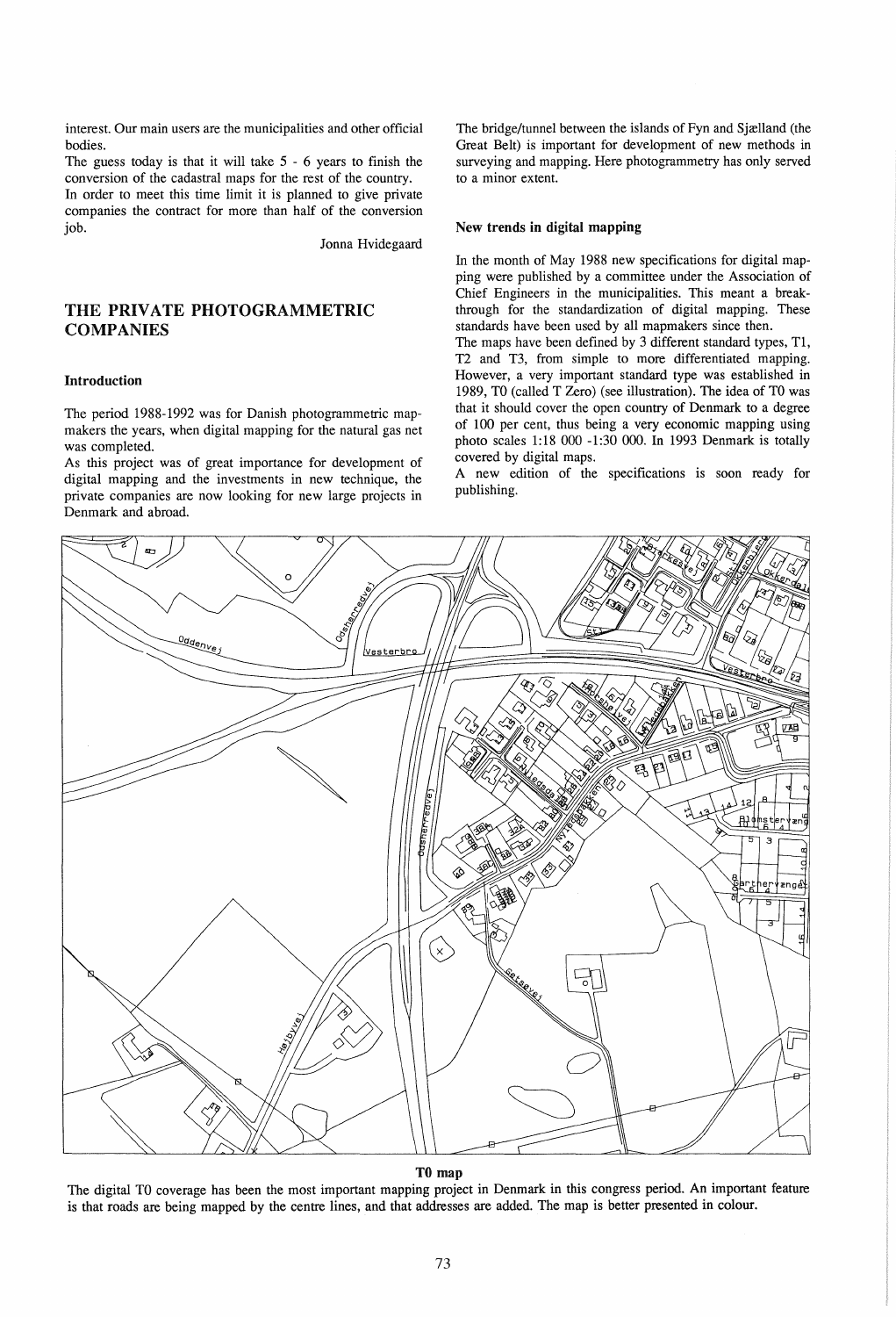#### Technical performance of the companies

Another trend in Denmark has been the change from analogue to analytical instruments. By February 1992 the last WILD A8 in the private sector was dismantled so that the change to ZEISS Planicomps and WILD BCs is now 100 per cent.

In the private sector there are now 14 Planicomps, 7 BC 1-3 and 1 Leica SD 2000.

The Danish work station DanGraf is still popular among the photogrammetric companies, although the competition is hard, especially from Intergraph.

## Orthophotography

In 1986 the the National Cadastral Survey decided to produce digital cadastral maps, using orthophotography to rectify older surveys.

The private companies established DORPAS (Danish Orthophoto Production) and bought a ZEISS Orthocomp Z2 system. During the period 1986-1989 the island of Funen (3500 km<sup>2</sup>) was mapped with orthophotos in scale 1:4000.

Unfortunately the programme was stopped for political reasons.

#### Who are the photogrammetric companies?

Since 1990 there has been important changes in the configuration of photogrammetric companies in Denmark.

Today the old companies are split up in two major blocks. Kampsax Geoplan which also includes Aerokort and Geomasters is one. The Scankort-LLO group is the other important group.

In 1992 two new companies have appeared in the field of aerial photography and digital mapping: Infokort and Jysk Digital Kort Center.

Anders Foghsgaard

## THE TECHNICAL UNIVERSITY AND THE ENGINEERING ACADEMY

#### Institute of Surveying and Photogrammetry

The institute is responsible for education and research on surveying, photogrammetry, digital cartography, geographical information systems and basic computer science for BSc and MSc students in engineering.

#### Staff

The staff comprises 1 full professor, 6 associate professors, 1 secretary, 1 technician, a varying number of temporarily employed personnel and PhD students.

## Education

The basic courses in surveying include introduction to photogrammetry and are given to about 200 students a year. Specialized courses in photogrammetry, remote sensing, digital cartography and geographical information systems are given to 25-40 students a year. 2-5 students graduate in photogrammetry, remote sensing or GIS every year.

#### Research

#### *Photogrammetry*

A method of multi-model stereo restitution (Dueholm, PERS  $56(2)$ ) was developed in cooperation with the geologic division of the U.S. Geological Survey in Denver, Colorado. Multimodel photogrammetry includes the advantage of free movement between stereo models at widely different scales in an analytical plotter, and thus facilitates the use in photogrammetry of small-format photographs (colour-slides) taken with ordinary 35 or 70 mm cameras. Over the past two years the method has been employed in scientific analysis and mapping within diverse fields: geological and geomorphological mapping in Greenland, Utah, and India; mapping of steep coastal cliffs in Denmark and the Faroe Islands; architectural measurements in Japan; and archaeological survey of Newport Tower in Rhode Island.

#### *Image processing*

Mosaicking scanned images using least squares adjustment for radiometric correction of orthophotos has been studied and a PC program system developed (Ph.D. thesis). Together with the University of Copenhagen an image processing system for automatic extraction of DEM from SPOT images has been developed. The system is based on correlation, organized in pyramids. The project included extensive control measurements from hardcopies of SPOT images and aerial photographs.

#### *Digital Elevation Models*

The institute was in charge of the construction of a national elevation database based on digitized 5-metre contours. The database was primarily developed for radio communication and completed in 1989. A DEM program package has been developed for the Danish geographical information system, Dangraf. The DEM is an integrated part of the GIS, giving a 3D database for projecting and analysis.

## *Updating digital maps and databases*

Development of methods for least squares adjustment to combine new and old data. Design of a user interface that can display the varying accuracies and the variation in details of the database.

## *GIS*

An on-going Ph.D. study develops a framework for geographical data modelling for GIS. Systematization and documentation of aims and goals is seen as essential for the successful and cost efficient implementation.

Development of methods for automatic creation of links between attribute and map databases applies principles of artificial intelligence. The implementation of an analytical application on an ARCIINFO platform will demonstrate the potentials of generalized cartographic representation of attribute data. Research on the feasibility of using existing map data in GIS has been carried out.

A staff member participates in a work group on developing new standards for digital mapping in Denmark.

#### Instrumentation

Several electronic theodolites, EDM, and total stations. A KERN DSR15 analytical plotter, a stereo comparator and a few analogue instruments.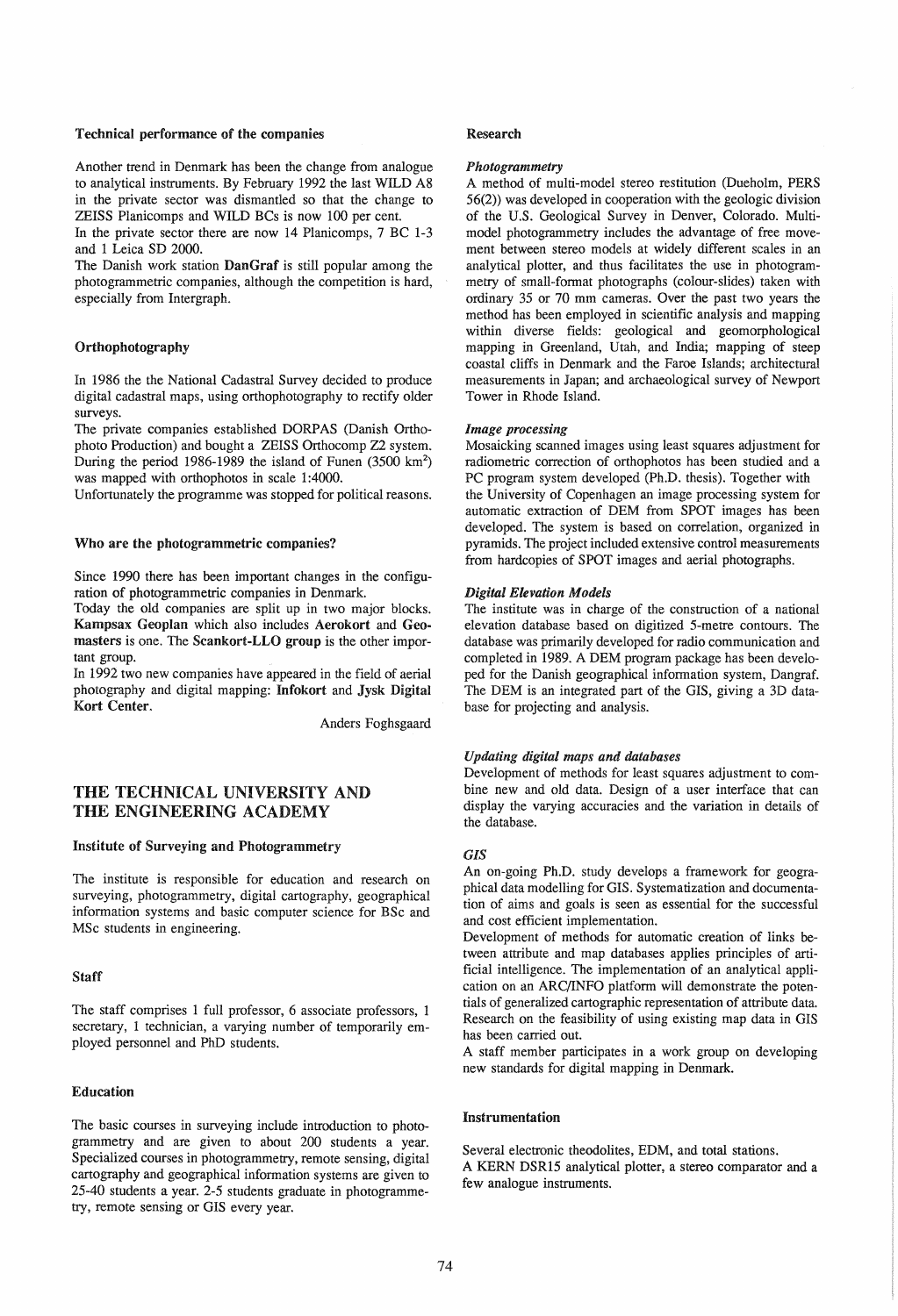Computers comprise UNIX workstations, Micro V AXes, Prime, and IBM and MacIntosh PCs. Standard GIS, image processing, and database software are running on the computers together with in-house developed software for calibration, adjustment, and analysis.

Keld Dueholm

## AALBORG UNIVERSITY

## Laboratory for Photogrammetry and Surveying

#### Education

As part of the 5-year education of the chartered Danish land surveyor, standard courses in photogrammetry and mapping are given to about 45 survey student each year, including practicals like control point determination, stereoscopy, photomap production, and analogue and digital restitution.

After the common first 3 years, the students can specialize. Courses in remote sensing, digital mapping, image processing, terrestrial photogrammetry, raster photogrammetry, GIS and other are given.

As all teaching is organized in projects, photogrammetry is highly integrated with neighbouring subjects like surveying, deformation measurements, cartography, remote sensing, digital image processing, GIS and similar. About half of the students specialize (MSc) in these areas.

## Staff

The teaching staff consists of 11 academic persons, 3 of these specialized in photogrammetry.

#### Equipment

As all mapping projects are carried out in a digital way, the students have access to total stations and various workstations,equipped with AutoCad, Microstation, GeoCAD, MapInfo and other software systems. A smaller PC-based image processing system is also available. For photogrammetry we still have analogue instruments for the first exercises: rectifier, orthoprojector and B8, G6 plotters. A stereocomparator is not in use any more, replaced by a Zeiss Planicomp. After this congress we plan to procure two smaller analytical instruments to supplement/replace the B8s.

During the congress period we procured an Intergraph Tigris system. We hope to be able to extend this system to a full digital stereo workstation.

## Research

*Digital orthophotos and object-oriented height models in GIS*  Experiments with generation of digital orthophotos on the background of an object-oriented height model is performed on the Tigris system.

The combination of digital orthophotos and an object-oriented and topologically structured maps and height models forms a powerful GIS tool.

Experiences, also some negative, are obtained, using the Intergraph Tigris software, combining raster and vector data.

## *The GeoCAD software system*

Many student projects are performed using the GeoCAD software system, developed at the laboratory in cooperation with private land surveyors.

The system uses data collected from total stations as well as photogrammetric instruments. It has from the beginning been an object-oriented system.

During the last congress period the mapping system has been developed into a GIS system, being able to create areas coupled to registers.

The software is UNIX based, and is implemented on a large number of different hardware systems. It is also available commercially, sold to municipalities and utility companies.

#### *Computer-assisted learning for GIS*

The increasing use of computers in the information society gives new training and educational problems. The computer can, however, be used as a means of coping with these new tasks.

A program package for Land Information Systems called LISdemo is developed, having sections for cadastral map construction and updating, choroplet map, orthophoto production, databases, concepts and queries. Extension for Digital Height Models and Exchange of GIS data is planned.

## *Digital image processing*

The main area of interest within the field of image processing is the development of a change detection model. An existing map is updated by a process of low-level control routines in order to verify the presence of existing features. The processed results are then used as basis for acquiring high-level knowledge for detection of new elements. The result of the last process is then used as reference in a precise stereo registra- . tion, analytical or digital.

The precise extraction of map-relevant elements requires highlevel knowledge and intelligent behaviour. This is usually acquired by experience and training which requires great computer capacity. The project is concentrated on advancing this process in order to improve the completeness of the map. Brande-La vridsen

## UNIVERSITY OF COPENHAGEN

### Institute of Geography

The Institute of Geography has for several years been working on remote sensing, digital image processing and GIS in relation to case studies of physical environment.

#### **Staff**

The remote sensing/image processing/GIS-group encompasses 11 scientist.

### Research

## *Remote sensing and image processing*

1 Methodologies for application of NOAA A VHRR data for monitoring of agro climatological parameters, vegetation, crops and bush fires.